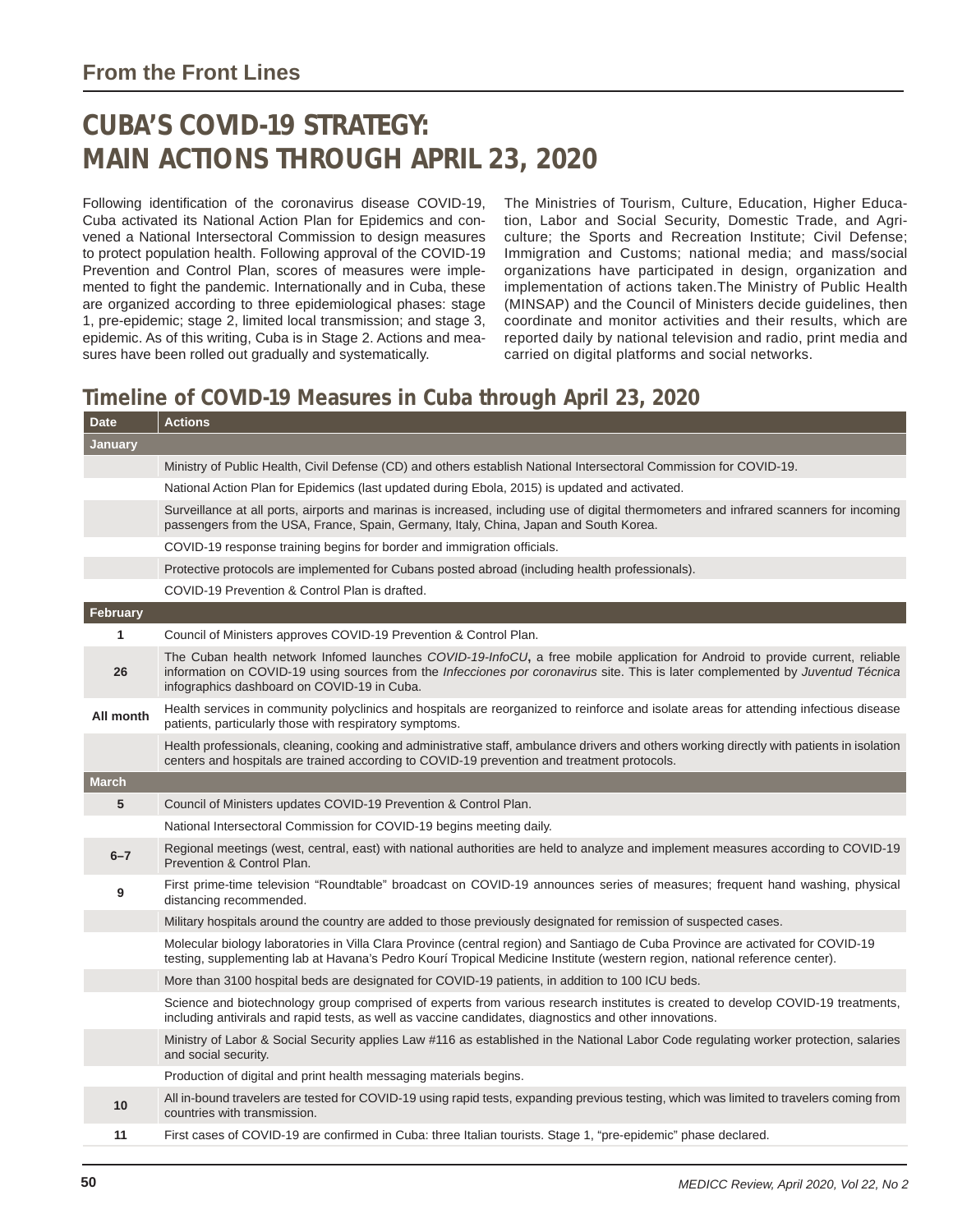|    | Public health information meetings begin in communities across the country to inform population about COVID-19 transmission, preven-<br>tion and measures implemented to date.                                                                                                                                                                             |
|----|------------------------------------------------------------------------------------------------------------------------------------------------------------------------------------------------------------------------------------------------------------------------------------------------------------------------------------------------------------|
| 12 | 1322 additional beds in 11 hospitals and 824 beds in 10 isolation centers around the country are set aside for COVID-19 cases, contacts<br>and suspected cases. More to be added as needed.                                                                                                                                                                |
| 17 | National broadcasts of daily Ministry of Public Health press briefings begin, including domestic, regional and global updates on<br>COVID-19, implementation of new measures, detailed epidemiological data, and press Q&A.                                                                                                                                |
|    | Active screening (case detection) commences in neighborhoods across the country involving 28,000 medical students.                                                                                                                                                                                                                                         |
| 18 | Cuba allows the MS Braemar cruise ship, with 1063 passengers and crew (5 confirmed COVID-19 cases), to moor off Havana coastline.<br>Cuban specialists facilitate safe transfer of all personnel to charter flights for repatriation to UK. After a 14-day quarantine, all Cubans<br>involved in the transfer are tested and receive clean bill of health. |
|    | Cuba begins COVID-19 testing post-mortem on all who died with critical and severe respiratory complications, or diarrhea.                                                                                                                                                                                                                                  |
|    | All patients presenting in hospitals with acute respiratory infections receive a real-time polymerase chain reaction (RT-PCR) test.                                                                                                                                                                                                                        |
| 19 | Validity of travel-related documents for Cuban residents working, studying and traveling abroad is extended past expiration dates until<br>further notice.                                                                                                                                                                                                 |
| 20 | President Miguel Díaz-Canel announces new national measures on prime-time "Roundtable" television broadcast.                                                                                                                                                                                                                                               |
|    | Large meetings, gatherings and social/cultural events are prohibited.                                                                                                                                                                                                                                                                                      |
|    | Hotels (except those used for quarantine), campgrounds, discos, cinemas, theaters, etc. are closed.                                                                                                                                                                                                                                                        |
|    | Restaurants are required to reduce capacity, maintaining at least six feet between tables.                                                                                                                                                                                                                                                                 |
|    | Physical distancing of at least 1-1/2 yards is mandated; citizenry advised to wash hands often and properly; avoid touching eyes, nose<br>and mouth.                                                                                                                                                                                                       |
|    | At-risk groups are advised to shelter at home, limiting contact with others as much as possible.                                                                                                                                                                                                                                                           |
|    | Telecommuting is indicated for those offices and workers where feasible.                                                                                                                                                                                                                                                                                   |
|    | Tax payments are suspended for small business owners.                                                                                                                                                                                                                                                                                                      |
|    | Hospitalized patients are guaranteed 50% of their average salary.                                                                                                                                                                                                                                                                                          |
|    | Households with insufficient earnings due to economic measures qualify for Social Assistance; Family Assistance System, providing<br>food, medicine and other goods to extremely low income households activates home delivery.                                                                                                                            |
|    | Central Bank announces debt suspension and restructuring for businesses and individuals until situation improves.                                                                                                                                                                                                                                          |
|    | All facilities are required to have a 0.1% sodium hypochlorite solution at the door for hand disinfection.                                                                                                                                                                                                                                                 |
|    | Sales of sodium hypochlorite are increased to the public nationally.                                                                                                                                                                                                                                                                                       |
|    | 155 workshops begin manufacturing face masks; President encourages citizens to make their own, sparking a national, grassroots<br>production movement of face masks.                                                                                                                                                                                       |
| 23 | Education is suspended at all levels, schools closed until further notice.                                                                                                                                                                                                                                                                                 |
|    | Health measures are instituted at orphanages and those day care centers still open (for children of essential workers: health, transport,<br>food supply); 444 day care centers remain functioning.                                                                                                                                                        |
|    | Outbound travel by Cuban citizens is limited to humanitarian reasons.                                                                                                                                                                                                                                                                                      |
|    | Interprovincial transportation is suspended; 100% of passage on public transportation reimbursed.                                                                                                                                                                                                                                                          |
| 24 | International arrivals are limited to Cuban residents; asymptomatic travelers are transferred directly from airport to isolation centers in<br>their home province for 14-day quarantine and receive rapid tests. Travelers with symptoms are transferred to a hospital and receive<br>RT-PCR tests.                                                       |
|    | Shelter-at-home order is issued for all remaining foreign visitors in the country, required to stay either in their hotel or rental home.                                                                                                                                                                                                                  |
|    | Discos, gyms and pools are closed at all hotels.                                                                                                                                                                                                                                                                                                           |
|    | Privately-owned bars, pools and gyms are closed.                                                                                                                                                                                                                                                                                                           |
|    | Churches, synagogues, mosques and other religious institutions are asked to avoid large gatherings.                                                                                                                                                                                                                                                        |
|    | Police presence is reinforced on streets.                                                                                                                                                                                                                                                                                                                  |
|    | Elective surgeries and non-emergency, regularly-scheduled appointments with specialists are postponed; non-urgent dental appoint-<br>ments suspended.                                                                                                                                                                                                      |
|    | Until further notice, prescription medicine refills and government-subsidized special food allotments for health conditions are extended<br>six months beyond original renewal deadlines.                                                                                                                                                                  |
|    | Provincial and Municipal Defense Councils are activated.                                                                                                                                                                                                                                                                                                   |
| 26 | Cuban Society of Psychology launches Psico Grupos, online consultations via WhatsApp, grouped by theme: older adults; families with<br>children; teens; essential workers; and families with members abroad.                                                                                                                                               |
| 30 | Camilo Cienfuegos, Pinar del Río Province, is first community put under quarantine.                                                                                                                                                                                                                                                                        |
|    | Teleclasses begin for elementary, middle and high school students.                                                                                                                                                                                                                                                                                         |
| 31 | All crew on recreational boats must leave Cuban territorial waters within 48 hours or submit to 14-day quarantine in an on-shore isola-<br>tion center.                                                                                                                                                                                                    |
|    |                                                                                                                                                                                                                                                                                                                                                            |